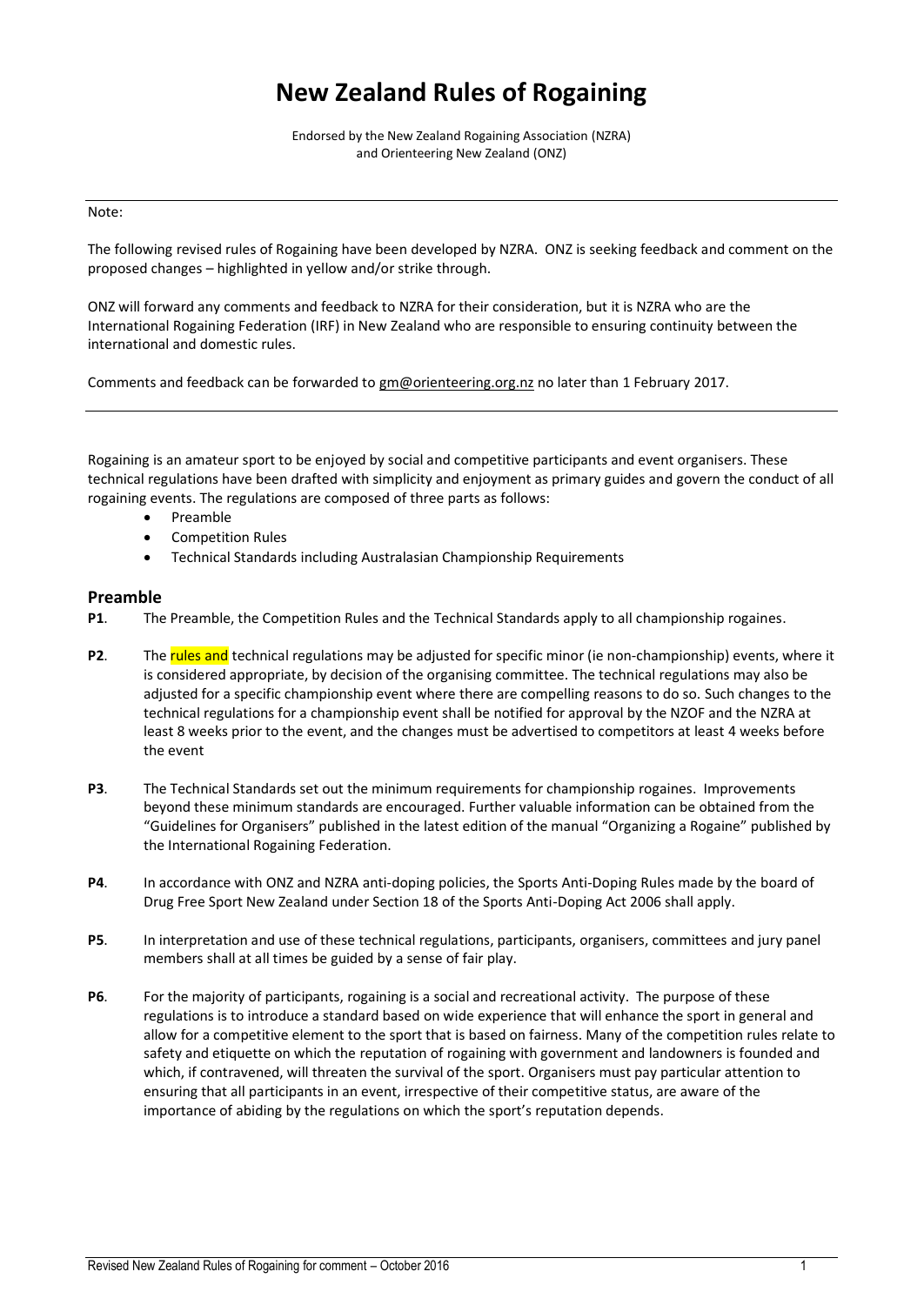# **Competition Rules**

Rogaining is the sport of long distance cross-country navigation for teams travelling on foot. The object is to score points by finding checkpoints located on the course within a specified time. Checkpoints may be visited in any order.

## **Definitions**

"The course" means anywhere a team travels during the time of the rogaine but specifically excludes the access road and areas in the proximity of an administration area designated by the organisers for non-competition use, for example for parking or camping.

"Event site" includes the course and any administration, access and non-competition areas.

## **Entries**

- **R1**. A team shall consist of two, three, four or five members.
- **R2**. A team that has a member under fourteen years of age shall also have a member eighteen years of age or over.
- **R3**. Competition placings are awarded in several sections based on the age and gender composition of teams. Each team shall be deemed to be entered for all sections of the competition for which it is eligible.
- **R4**. No member of a team shall have been involved with the organisation of the rogaine so as to have a prior familiarity with the rogaine course or the fieldwork of the rogaine map.

## **Respect for Land and Property**

**R5**. Competitors shall respect public and private property.

- (a) Competitors shall not cross newly sown ground or growing crops, except if specifically permitted by the organisers, or any area deemed out-of bounds by the organisers and shall keep a reasonable distance from dwellings and stock with young.
- (b) Competitors shall take due care when crossing fences, crossing at corner posts, solid posts, or between wires wherever possible. Each team shall leave gates in the same state as they were found.
- (c) Competitors shall not discard litter or light fires at the event site nor smoke on the course.
- (d) Competitors shall not unduly damage or disturb native flora or fauna.
- (e) Dogs and weapons of any kind, including firearms, are prohibited at the event site.

## **Conduct of Competitors**

- **R6**. Competitors shall not enter the course until the official start is signalled.
- **R7**. The only navigational aids that may be carried on the course are magnetic compasses, watches and copies of the competition map. The possession of other navigational aids, including pedometers, altimeters and GPS receivers on the course is prohibited except where event organisers provide a means by which information on the devices cannot be accessed while on the course. The possession, at the event site, of maps that provide additional information not shown on the competition map is prohibited.
- **R8**. The use of computers for course planning is prohibited. The use of aids for course planning other than for distance measurement and scoring estimation is prohibited.
- **R9**. Competitors shall travel only on foot.
- **R10**. Members of a team shall remain within unaided verbal contact of one another at all times whilst on the course. A team shall demonstrate compliance with this requirement to any event official or other team on request.
- **R11**. Organisers shall issue checkpoint recording devices, which shall be a scorecard and/or an electronic recorder to one or more members of each team. Electronic recording devices shall be attached to the competitors by a tamper-proof device, such as a wrist band, before the commencement of the event. Tamper-proof devices shall only be cut or removed by event officials.
- **R12**. A team shall surrender its recording device(s) to any event official, and shall advise their team number to any event official or other team, on request.
- **R13**. A team shall not accept assistance from, nor collaborate with, other people, nor deliberately follow another team.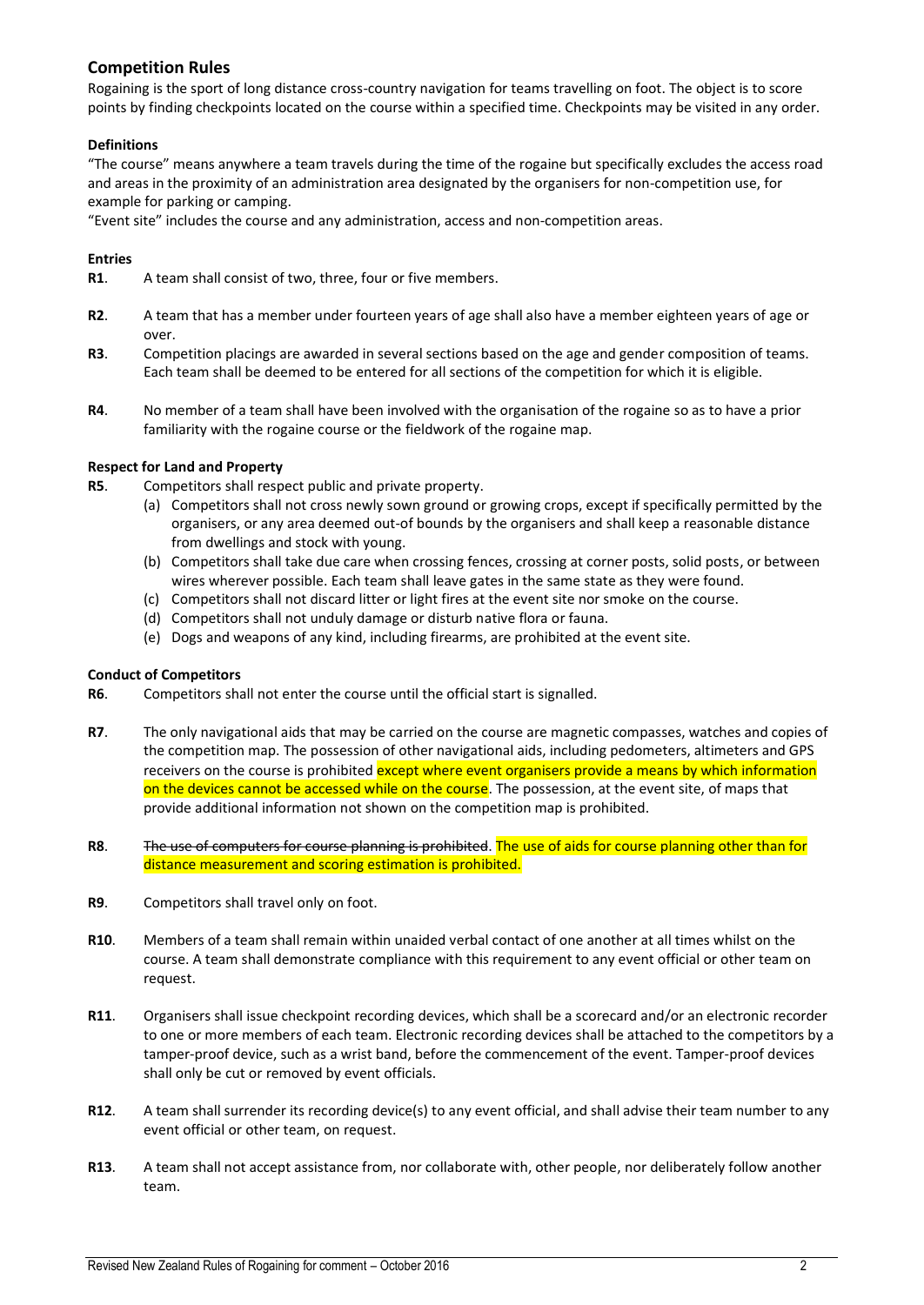- **R14**. No food or equipment shall be left on the course before the event for a team's use, and no food or equipment shall be discarded on the course unless retrieved by the team during the event and brought by the team with them to the finish.
- **R15**. Competitors shall carry a whistle at all times whilst on the course. In an emergency a competitor shall give a series of short blasts on their whistle.

#### **Checkpoints**

- **R16**. All team members shall simultaneously approach to within 5 metres of each checkpoint for which points are claimed.
- **R17**. In order to gain points for a checkpoint teams must record their visit to that checkpoint using the recording device provided by the organisers; in the correct square where a scorecard is used. If a team punches an incorrect square, they must notify the organisers of the details of this immediately upon returning to the administration to be eligible to be credited with that checkpoint.
- **R18**. Where more than one electronic recording device is provided to a team, all devices must record a visit to a checkpoint to gain points for that checkpoint.
- **R19**. Teams shall fill in any intention sheet at the checkpoint with the time of arrival, the team number and the number of the checkpoint that they intend to next visit.
- **R20**. If a recording device is lost, a team may present in its place a record of punch marks or a record of the electronic "punch" human readable backup codes on any single sheet. The organisers will accept this single sheet from the team provided that the punch/record marks are discernible, and the team can identify to the organisers the checkpoint number for each of the marks.
- **R21**. Competitors shall not deliberately rest within one hundred metres of a checkpoint unless the checkpoint is also a water drop.
- **R22**. Competitors shall not adversely interfere with a checkpoint, water drop, any other facility placed upon the course by the organisers, or the equipment of any other team.

#### **Administration Areas**

- **R23**. Whenever a team visits an administration area, all team members are required to report together to the organisers and surrender their team's scorecard and/or "check-in" their electronic recording device(s). The team shall only collect its scorecard and/or "check-out" their electronic recording device(s) immediately prior to leaving that administration area.
- **R24**. A team shall finish by all of the members reporting together to the designated finish administration area and surrendering their recording device.
- **R24.** A team is considered to have completed the event when all of the members report together to the designated finish administration area and surrender their recording device(s). The team finish time is the latest time recorded for any member of the team.
- **R25**. If a competitor wishes to withdraw from a team for any reason the entire team shall return to an administration area and notify the organisers. The original team shall be deemed to have finished the event. If a new team is formed it may be admitted to the competition at the discretion of the organisers but no points shall be credited for checkpoints already visited.

#### **Penalties and Protests**

- **R26**. The penalty for breaching these rules is disqualification except for rules R16, R17, R18 and R19 for which the penalty is the loss of points for the checkpoint under consideration. Any team disqualified under this rule shall be recorded as **DSQ**.
- **R27**. A team may voluntarily withdraw, by advising the organisers immediately upon their finish, if they have breached any rule for any reason and shall be recorded as **W/D**.
- **R28**. Within forty-five minutes of the nominated finish time, a team may report in writing to the organisers about any team thought to have breached these rules, or may protest in writing to the organisers about any actions of the organisers that they consider made the competition unfair.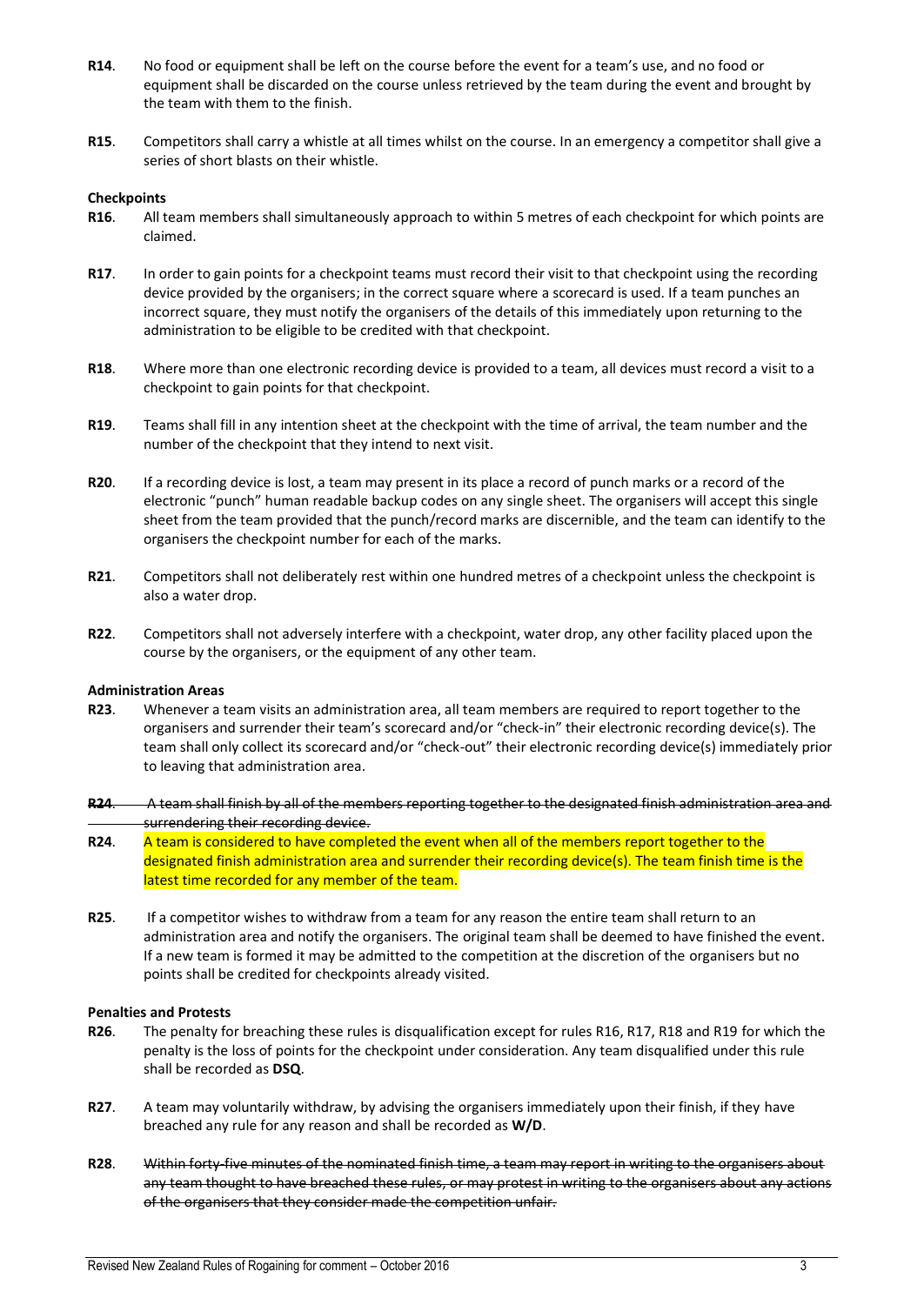A team may report in writing to the organisers about any team thought to have breached these rules, or may protest in writing to the organisers about any actions of the organisers that they consider made the competition unfair.

- a) Within 45 minutes of the nominated finish time, if the violation was detected on course
- b) Within seven days of the results being published, if the violation is only evident through examination of the results or admission after the fact by a competitor.

## **Scoring**

- **R29**. The event shall end at precisely the set number of hours after the actual starting time, both times as defined by the organisers' clock. Where multiple timing devices are in use, the organisers shall ensure all clocks used to record finishing times are synchronized. Teams finishing late will be penalised at the rate per minute or part thereof specified in advance by the organisers. Teams finishing more than thirty minutes late shall be deemed ineligible for a placing and their result shall be recorded as **LATE**.
- **R30**. A team's score shall be the value of the checkpoints visited and correctly verified in accordance with these rules, less any penalties. The team with the greatest score, or in the event of a tie the team that finished earlier, shall be awarded the higher placing.
- **R31**. In the event of a checkpoint being damaged or deemed misplaced or missing by the organisers, teams shall be awarded the checkpoint score:
	- a) If the punch is missing or damaged but the team has a correct record on the intention sheet.
	- b) If the punch is missing and there is no intention sheet, but the team can satisfy the organisers that they visited the correct site.
	- c) If a checkpoint is missing or misplaced but the team can satisfy the organisers that they visited the correct site.
	- d) For a correctly recorded visit to a misplaced checkpoint.
	- e) If an electronic "punch" fails but the team has either (where applicable) a punch on a backup control card or record of the human readable backup code for that checkpoint.

#### **General**

- **R32**. Any team hearing a distress signal must abandon their course and help in any way needed. No team shall be penalised for any rule breached in the course of giving such help.
- **R33**. Communications devices such as mobile phones may be carried for safety purposes when event organisers provide a means by which the devices cannot be accessed whilst on the course. Use of a phone whilst on the course is prohibited.

## **Technical Standards**

These Technical Standards apply to all championship rogaines.

- **T1**. All championship rogaines shall be of 24 hours duration and shall start and finish at 12 noon or such other time as may be agreed that will give essentially equal duration of daylight both before and after the period of darkness. New Zealand championship rogaines shall not be run in competition with the Australian Rogaining Championships.
- **T2**. The course shall be so designed that "finishing the course" by visiting every checkpoint is unlikely, but that the winning team is likely to visit a significant majority of the checkpoints.
- **T3**. The organising team shall include one or more Course Vetters who are suitably experienced rogainers approved by the organising association. The Vetters shall ensure the fairness of the event and that the style, balance and length of the course are appropriate to the event. The Vetters shall also inspect the course looking for any unwanted problems that it could present to competitors, including the location and number of water drops, any inaccuracies in checkpoint placement or description, and potential safety hazards. The Vetters, operating independently of the person who set that checkpoint, shall check the location of each checkpoint. The Vetters shall check to ensure the map, the checkpoint description, the terrain accuracy and checkpoint locations are fair from all obvious attack points in all reasonably expected light conditions. In the event of an unresolved dispute, the Vetters shall refer the matter to the organising association.
- **T4**. Each competitor shall be provided with a copy of the event map. The map shall:
	- a) Be at a scale between 1:24,000 and 1:64,000.
	- b) Have a contour interval that is not more than 20 metres and is suitable for terrain legibility.
	- c) Be clearly readable under natural and artificial light.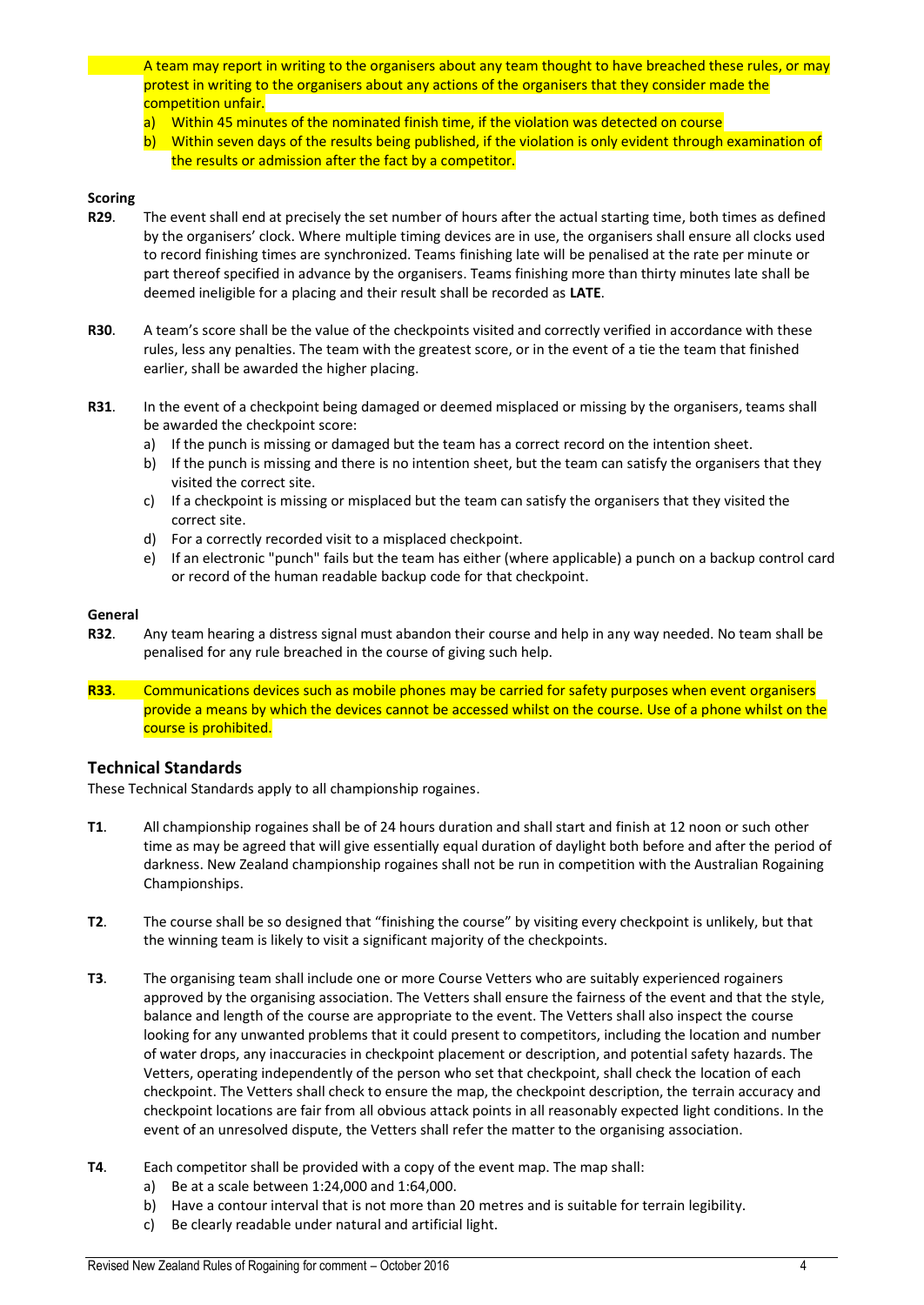- d) Be pre-marked with grid or magnetic north lines, magnetic north, checkpoint locations and numbers, water drop locations and known out of bounds areas.
- **T5**. Advance information for the event sent to each team shall be available at least 2 weeks before the event and shall state the map scale and shall give a brief description of the terrain. It shall also state the starting and finishing times, the time at which maps and checkpoint descriptions become available and the points penalty for finishing after the nominated finish time.
- **T6.** A copy of the Competition Rules shall be included with referenced in the pre-event information. sent to competitors. In addition, a copy of the Competition Rules shall be on display at the administration area from the time that maps become available until the finish of the event.
- **T7**. Each competitor shall be provided with a complete list of checkpoint descriptions. Descriptions shall follow the guidelines promulgated in the IRF "Organizing a Rogaine" manual, and in particular the "the-a" convention whereby features explicitly shown on the map are prefixed by "the" and those not so shown are prefixed by "a".
- **T8**. Maps and checkpoint descriptions together with any known map changes and other essential information shall be available as written handouts at least two, and not more than four, hours before the start time. Every reasonable effort shall be made to ensure that any necessary last minute changes are communicated to all teams.
- **T9**. The identifying numbers allocated to checkpoints shall be allocated in ascending order of points value in order to facilitate route planning. It is preferred that the first digit of the checkpoint number reflects its points value.
- **T9**. The checkpoint descriptions shall be listed in ascending order of points value in order to facilitate route planning and for ready reference in the field. It is preferred that the first digit leading digit(s) of the checkpoint number reflects its points value.
- **T10**. Each checkpoint shall be allocated a single points value that shall not change during the competition. Additional points shall not be available to competitors for visiting specific combinations of checkpoints or specific checkpoints at specific times.
- **T11**. Markers used at checkpoints shall be:
	- a) three-dimensional with a minimum of three vertical faces,
	- b) a minimum 800 cm $^2$  on each face,
	- c) of bright colours, preferably orange and white, so as to be clearly visible in the open in daylight from at least 50 metres.
- **T12**. Each marker shall be placed in such a manner that competitors who successfully navigate to the correct position have little or no trouble finding the marker. Unless located on a specifically defined point feature or otherwise indicated on the checkpoint description sheet the marker shall be generally visible from at least 25 metres in most directions in clear daylight and shall be between 0.5 and 2 metres above the ground (preferably near eye level). and easily reached Any punch or recording device attached to the marker shall be easily reached. Markers shall be as close as possible to the checkpoint feature. Where it is necessary to place a marker in a position which is either more than 10 metres, or not obviously visible, from the feature then a magnetic bearing and distance to the marker from the feature shall be included in the checkpoint description.
- **T13**. Where electronic checkpoint visit recording devices are used the organisers shall establish a procedure for fairly dealing with a failure of such devices and/or the enabling software and shall advise competitors of this procedure in the pre-event information.
- **T14**. During the event, the organisers shall not release any information relating to provisional results, the progress of any team, or the route chosen by any team.
- **T15**. Competitors shall be able to obtain suitable food and drinks at one or more "hash houses" at all times not later than six hours after the start until at least one hour after the finish of an event. If there is more than one hash house it is not necessary that all remain open for the full time, but when maps are distributed competitors shall be informed of the hours between which food is available at each one.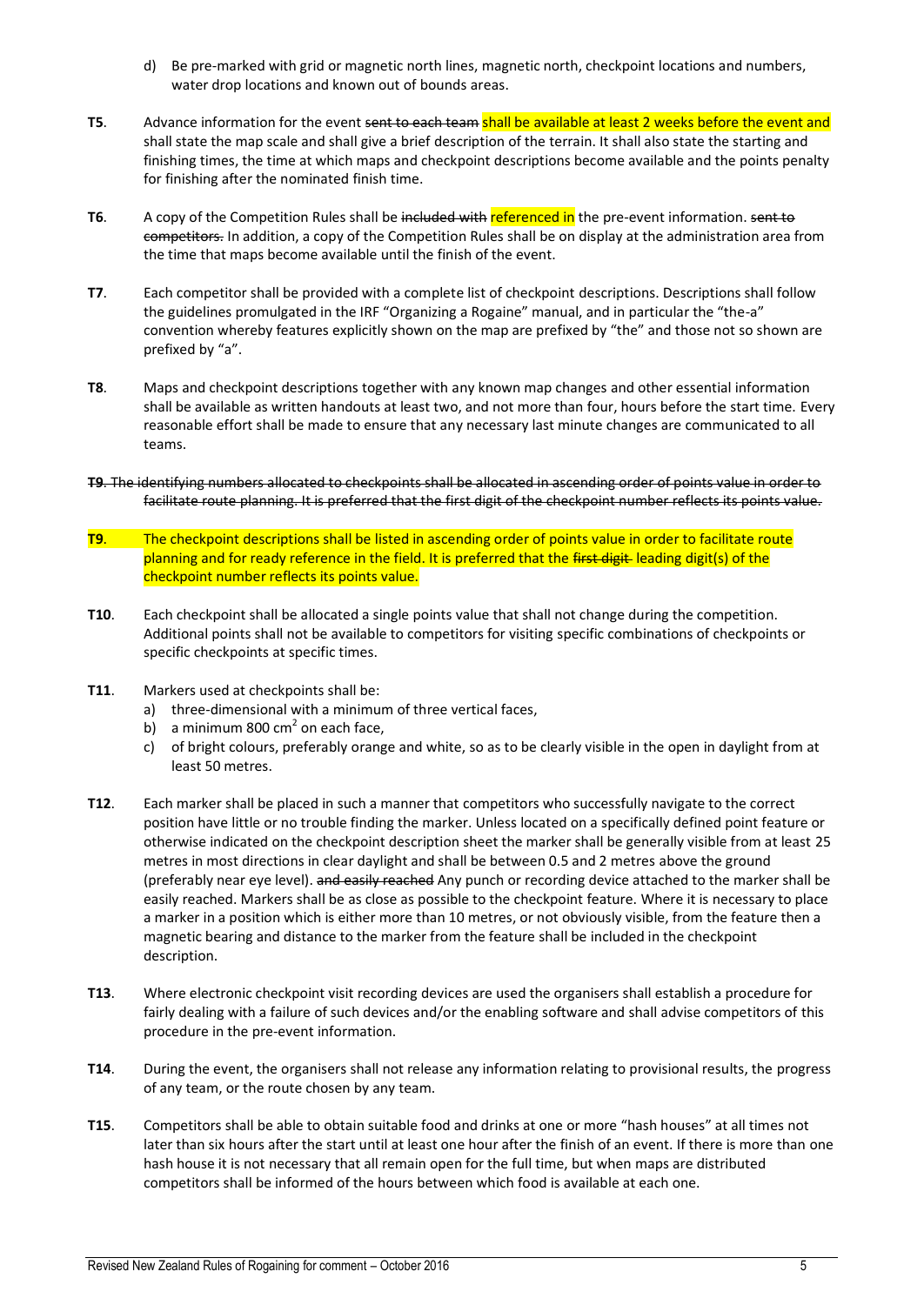- **T16**. In the event of there being inadequate sources of naturally occurring drinking quality water on the course, organisers shall provide sufficient water drops that competitors do not have to carry an excessive quantity of water. Organisers shall ensure that water is available at these water drops for the duration of the event. Water drops shall be placed on obvious navigational features and described on the checkpoint description sheet. Their locations shall be vetted in the same way as checkpoints. Water drops may be at checkpoints. Organisers may provide fruit or other food on the course at either water drops or checkpoints for the use of participants. Any such food points, including the times of food availability at the point, shall be so noted on the checkpoint description sheet. General details of water and food provided shall be included in pre-event information.
- **T17**. Competition categories shall be provided as follows:
	- i) There shall be three gender classes of competition:
	- Men (all team members must be male)
	- Women (all team members must be female)
	- Mixed (teams must contain at least one female and one male)

ii) There shall be three age categories of competition within each gender class:

- Open (no age restriction)
- Veteran (all team members must be 40 years of age or over on the first day of competition)
- Super Veteran (all team members must be 55 years of age or over on the first day of competition)
- iii) At the discretion of the organising association, there may be additional age categories, for example Junior (under 18 years), Under 23, Ultra-veteran (65 years and over). See Clause C4 for Australasian Championship categories.
- iv) Teams are deemed to compete in every category for which they are eligible.
- **T18.** The full results of the event shall be published and distributed to all competitors made publicly available as soon as reasonably practical after the event. These results shall show the team members' names, team number and points score for every team, together with their overall placing and their placing in every class for which they are eligible. Withdrawn, late and disqualified teams shall also be shown.
- **T19**. Any report of an alleged rule breach by a team, or protest by a team against the organisation of an event, under R28a shall be considered and determined by a three-person jury prior to the announcement of the results for that event. The jury shall be drawn from a panel of suitably qualified and experienced rogainers nominated by the organising association. The names of panel members shall be made known to the association members either by publishing at least annually in the association newsletter or website, or by setting out in the pre-event information distributed to participants. The panel members selected for any specific jury shall be selected by the organisers and shall meet the following criteria:
	- i) Members of the team protesting, reporting or being reported against shall not be on the jury.
	- ii) Members of the organising team shall not be on the jury.
	- iii) No member of the jury shall have a vested interest in the jury's determination to the extent that disqualification of any team, which is the subject of the jury's determination, would move that member's team's placing into or within the first three placings in any age/gender category.

The event organiser and Course Vetter shall assist the jury in hearing any report or protest as required, but shall not have a vote in the determination. In hearing any protest or report, the jury shall use all reasonable means to gather as much data as is reasonably necessary, and shall give a fair hearing to both the team making the report/protest, and the party being reported/protested against.

**T20**. Organisers may charge a fee of up to \$20 for the submission of a protest, provided that this is stated in the pre-event information distributed to participants. This fee shall be refunded if the protest is upheld, or if the protest is dismissed but the jury considers that the protest was well intentioned.

## **Australasian Championship Requirements**

The annual Australasian Championships are regional championships for the purposes of qualifying competitors for the world championships controlled by the IRF. They are organised annually by ARA or, currently once every 5 years, by NZRA. The following requirements apply to the Australasian Championships.

**C1**. The Course Vetter for the Championships shall be an experienced rogainer who has participated in at least three prior Australian, New Zealand or state championship rogaines and is approved by **both NZRA and** ARA. Any changes to the Course Vetter following their approval shall be notified as soon as practical. The names and experience of all key technical organisers of the Championships, including the Course Vetter, shall be notified not less than one year prior to the date of the event.